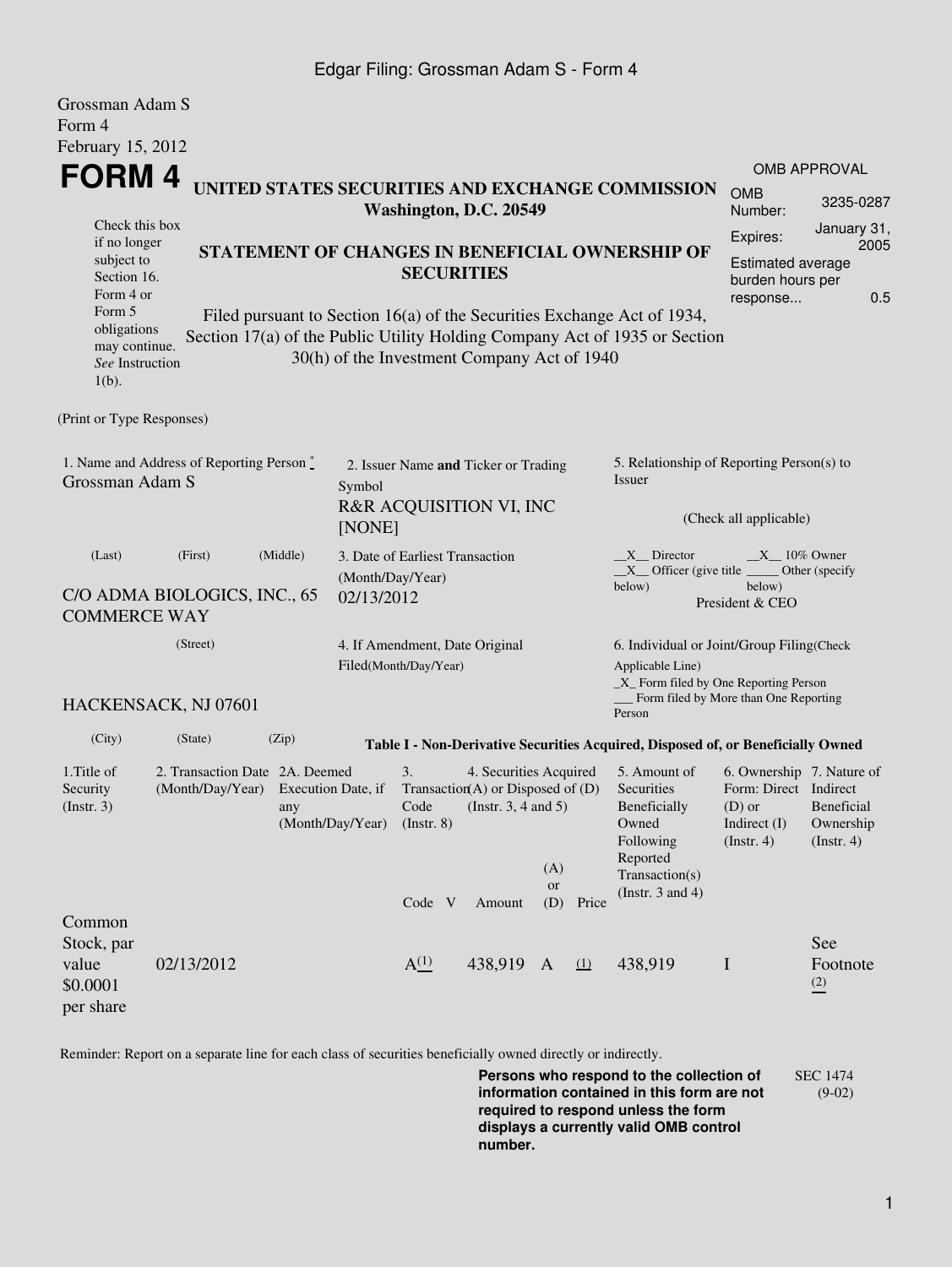#### Edgar Filing: Grossman Adam S - Form 4

#### **Table II - Derivative Securities Acquired, Disposed of, or Beneficially Owned (***e.g.***, puts, calls, warrants, options, convertible securities)**

| 1. Title of<br>Derivative<br>Security<br>$($ Instr. 3 $)$ | Conversion<br>or Exercise<br>Price of<br>Derivative<br>Security | 3. Transaction Date 3A. Deemed<br>(Month/Day/Year) | Execution Date, if<br>any<br>(Month/Day/Year) | 4.<br>Code<br>$($ Instr. $8)$ | 5. Number of<br>TransactionDerivative<br>Securities<br>Acquired $(A)$ or<br>Disposed of $(D)$<br>(Instr. $3, 4$ , and<br>5) | 6. Date Exercisable and<br><b>Expiration Date</b><br>(Month/Day/Year) |                    | 7. Title and Amount of<br><b>Underlying Securities</b><br>(Instr. 3 and 4) |                                         |
|-----------------------------------------------------------|-----------------------------------------------------------------|----------------------------------------------------|-----------------------------------------------|-------------------------------|-----------------------------------------------------------------------------------------------------------------------------|-----------------------------------------------------------------------|--------------------|----------------------------------------------------------------------------|-----------------------------------------|
|                                                           |                                                                 |                                                    |                                               | Code V                        | (D)<br>(A)                                                                                                                  | Date<br>Exercisable                                                   | Expiration<br>Date | Title                                                                      | Amount of<br>Number of<br><b>Shares</b> |
| Options<br>to<br>purchase                                 | \$3.4                                                           | 02/13/2012                                         |                                               | $A^{(1)}_{-}$                 | 33,088                                                                                                                      | $\frac{(3)}{2}$                                                       | 02/11/2018         | Common<br><b>Stock</b>                                                     | 33,088                                  |
| Options<br>to<br>purchase                                 | \$9.6                                                           | 02/13/2012                                         |                                               | $A^{(1)}_{-}$                 | 212,134                                                                                                                     | $\frac{(4)}{2}$                                                       | 02/13/2022         | Common<br><b>Stock</b>                                                     | 212,134                                 |

# **Reporting Owners**

| <b>Reporting Owner Name / Address</b>                                                         | <b>Relationships</b> |              |                      |       |  |  |  |  |
|-----------------------------------------------------------------------------------------------|----------------------|--------------|----------------------|-------|--|--|--|--|
|                                                                                               | Director             | $10\%$ Owner | Officer              | Other |  |  |  |  |
| Grossman Adam S<br>C/O ADMA BIOLOGICS, INC.<br><b>65 COMMERCE WAY</b><br>HACKENSACK, NJ 07601 | X                    | X            | President<br>$&$ CEO |       |  |  |  |  |
| <b>Signatures</b>                                                                             |                      |              |                      |       |  |  |  |  |
| /s/ Adam S.<br>Grossman                                                                       | 02/15/2012           |              |                      |       |  |  |  |  |

\*\*Signature of Reporting Person

## **Explanation of Responses:**

If the form is filed by more than one reporting person, *see* Instruction  $4(b)(v)$ .

Date

**\*\*** Intentional misstatements or omissions of facts constitute Federal Criminal Violations. *See* 18 U.S.C. 1001 and 15 U.S.C. 78ff(a).

On February 13, 2012, the issuer's wholly-owned subsidiary merged with ADMA Biologics, Inc., a privately-held Delaware corporation ("Former ADMA"). The issuer changed its name to ADMA Biologics, Inc. In connection with the merger and pursuant to the terms of the merger agreement, holders of Former ADMA's common stock received the same number of shares of

- **(1)** the issuer's common stock and holders of options to purchase Former ADMA's common stock received options to purchase the same number of shares of the issuer's common stock at the same exercise price. The reporting person, a former security holder of Former ADMA, acquired the issuer's securities in exchange for securities of Former ADMA. The issuer's shares of common stock are not currently listed on an exchange or quoted on the OTC Bulletin Board.
- **(2)** These shares are held of record by Hariden, LLC, of which the reporting person is the managing member.
- **(3)** These options were issued in exchange for Former ADMA's options granted on February 11, 2008 and vesting over four years.
- **(4)** These options were issued in exchange for options granted to the reporting person in connection with the reporting person's employment agreement. The options vested 25% on February 13, 2012, with the remaining 75% vesting in equal monthly installments over the following 48 months of continued employment.